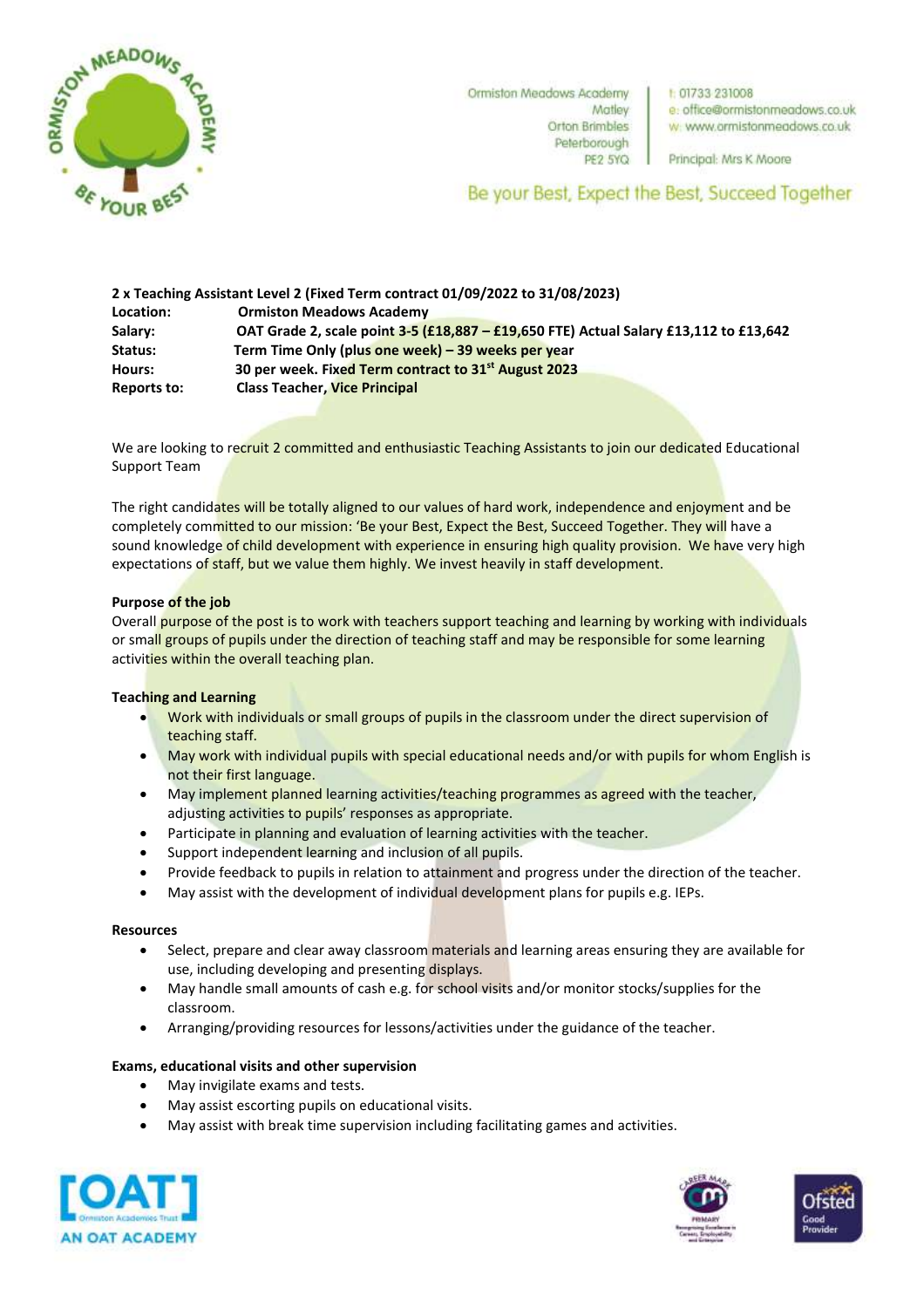

Ormiston Meadows Academy Matley **Orton Brimbles** Peterborough PE2 5YQ 1:01733 231008 e: office@ormistonmeadows.co.uk w: www.ormistonmeadows.co.uk

Principal: Mrs K Moore

Be your Best, Expect the Best, Succeed Together

### **Personal and welfare support**

- May assist pupils with dressing, hygiene and eating whilst encouraging independence.
- Supporting pupils emotional and social well-being, reporting any problems to the teacher.

#### **Systems, policies and procedures**

- Contribute to maintaining a safe environment.
- Responsible for the careful and safe use of equipment

#### **Team involvement**

- May demonstrate own duties to new or less experienced staff.
- May support the work of volunteers and other teaching assistants in the classroom.

### **Building professional relationship**

- Communicates with pupils to support learning and development and encourage acceptable behaviour.
- Exchanges information with staff and parents/carers.

### **Record keeping and information management**

- Providing feedback to the teacher on pupil progress and behaviour.
- Support the teacher in monitoring, accessing and recording pupil progress under the guidance of the teacher.

#### **Problem solving and decision making**

 There is a need to interpret information or situations and to solve straight forward problems/make minor decisions

#### **Knowledge, skills and experience**

- NVQ level 2 in related area or equivalent or equivalent experience, with level 3 being desirable.
- Maths and English C or equivalent Level 2 (original certificates will need to be produced)
- IT and keyboard skills.
- Curriculum knowledge and experience to support and lead learning activities.

#### **Physical demands and working conditions**

- May be required to stand for long periods and or work in awkward positions e.g. low chairs.
- Some exposure to unpleasant conditions e.g. noise, outdoor working.

#### **Generic**

- Individuals have a responsibility for promoting and safeguarding the welfare of children and young people he/she is responsible for or comes into contact with.
- To ensure their tasks are carried out with due regard to Health and Safety
- To participate in appropriate professional development including adhering to the principle of performance management.